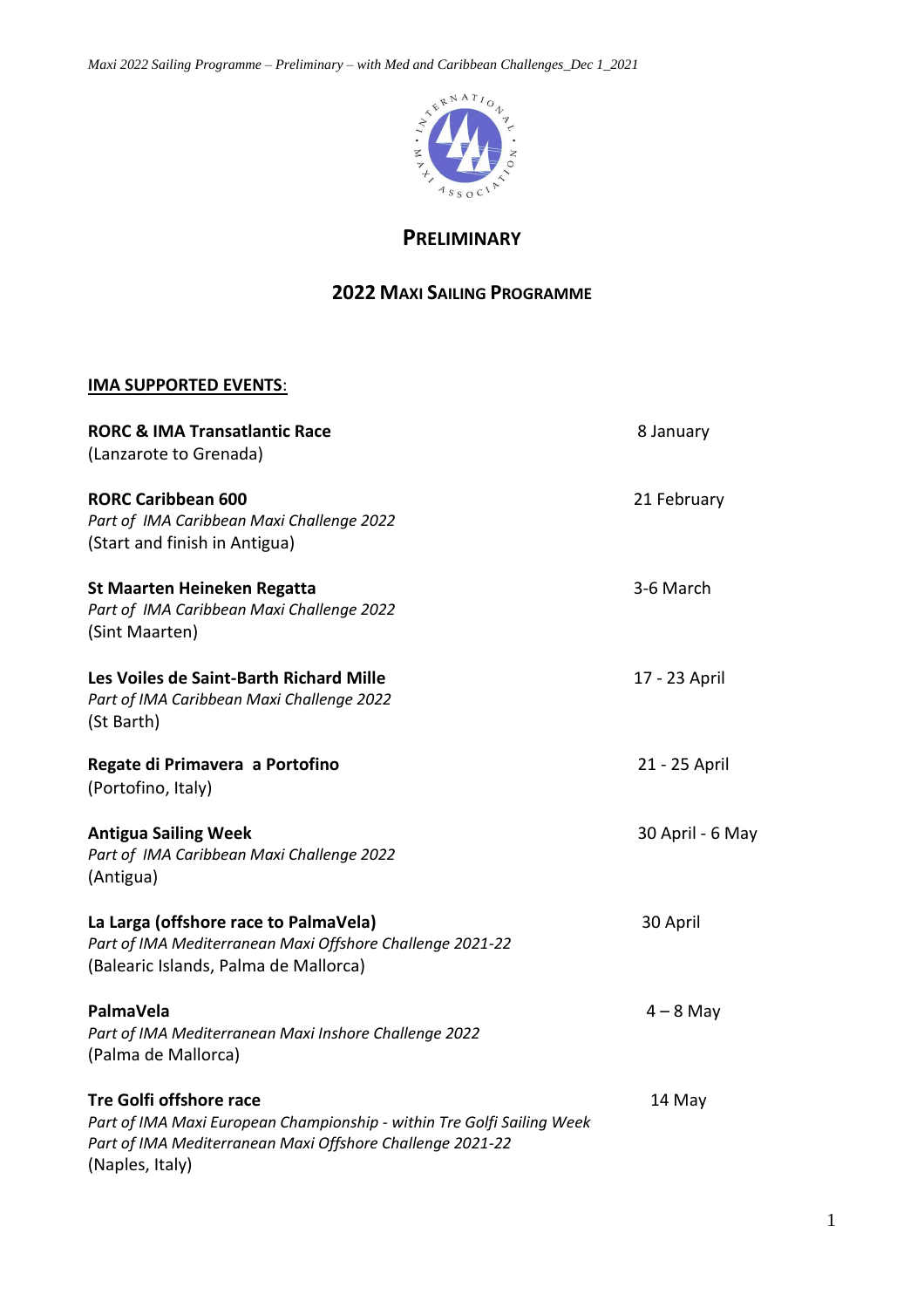| Maxi Yacht Sorrento Trophy*<br>Part of IMA Maxi European Championship within Tre Golfi Sailing Week<br>Part of IMA Mediterranean Maxi Inshore Challenge 2022<br>(Sorrento, Italy) | $16 - 20$ May      |
|-----------------------------------------------------------------------------------------------------------------------------------------------------------------------------------|--------------------|
| 151 Miglia - Trofeo Cetilar *<br>Part of IMA Mediterranean Maxi Offshore Challenge 2021-22<br>(Livorno to Punta Ala, Italy)                                                       | $2 - 4$ June       |
| Rolex Giraglia*<br>Part of both IMA Mediterranean Maxi Offshore and Inshore Challenges<br>(Inshores: Saint-Tropez. Offshore: Saint-Tropez - Giraglia - Genova)                    | 12 - 18 June       |
| Aegean 600<br>Part of IMA Mediterranean Maxi Offshore Challenge 2021-22<br>(Start and finish in Sounio, Greece)                                                                   | 8 - 16 July        |
| Copa del Rey<br>Part of IMA Mediterranean Maxi Inshore Challenge 2022<br>(Palma de Mallorca)                                                                                      | 30 July - 6 August |
| Palermo - Montecarlo<br>Part of IMA Mediterranean Maxi Offshore Challenge 2021-22<br>(Palermo, Italy, to Monaco MC)                                                               | 19 - 24 August     |
| Maxi Yacht Rolex Cup*<br>Part of IMA Mediterranean Maxi Inshore Challenge 2022<br>(Porto Cervo, Italy)                                                                            | 4 - 10 September   |
| Les Voiles de Saint Tropez*<br>Part of IMA Mediterranean Maxi Inshore Challenge 2022<br>(Saint-Tropez)                                                                            | 2 - 8 October      |
| <b>Rolex Middle Sea Race 2022</b><br>Part of IMA Mediterranean Maxi Offshore Challenge 2022-23<br>(Malta)                                                                         | 22 October         |
| * = Events including IMA Members' trophies.                                                                                                                                       |                    |
| <b>IMA ENDORSED EVENTS:</b>                                                                                                                                                       |                    |

| 25 June - 9 July |
|------------------|
| 22 September     |
| 9 October        |
| 15 October       |
| 26 December      |
|                  |

*The above 2022 Sailing programme is to be considered as "Preliminary" ( December 2, 2021)*